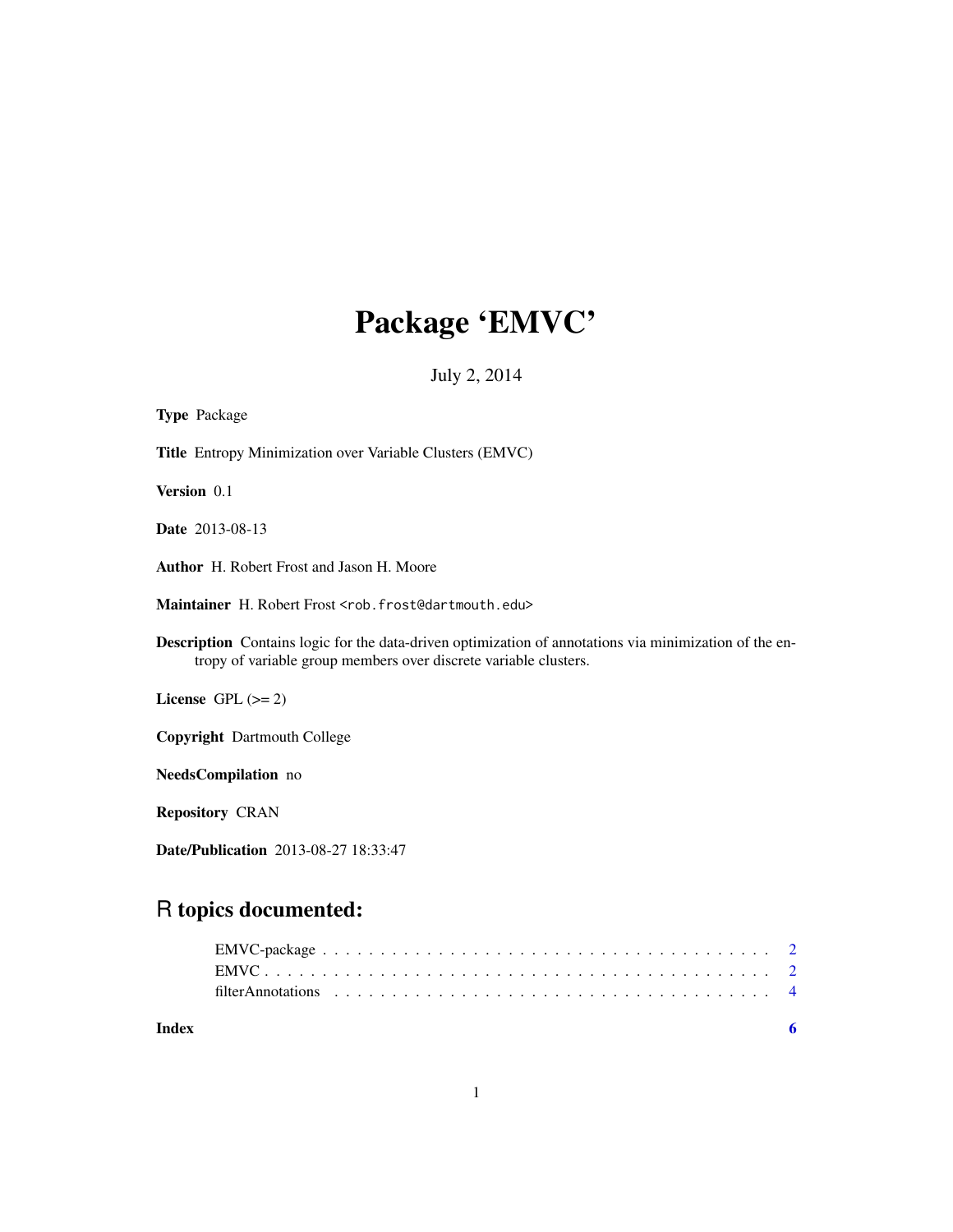<span id="page-1-0"></span>EMVC-package *Implementation of the Entropy Minimization over Variable Clusters (EMVC) algorithm*

### Description

Contains logic for the data-driven optimization of annotations via minimization of the entropy of variable group members over discrete partitions of variables generated via either k-means clustering or horizontal cuts of dendrograms output via agglomerative hierarchical clustering.

#### Details

| Package: | EMVC       |
|----------|------------|
| Type:    | Package    |
| Version: | 1.0        |
| Date:    | 2013-08-13 |
| License: | GPL-3      |

Variable group optimization is performed using the function EMVC.

#### Note

This work was supported by the National Institutes of Health R01 LM010098.

#### Author(s)

H. Robert Frost and Jason H. Moore

### References

Frost, HR, Moore, JH. Optimization of gene sets via entropy minimization over variable clusters (EMVC). Submitted.

<span id="page-1-1"></span>EMVC *Entropy Minimization over Variable Clusters (EMVC) algorithm*

### Description

Implementation of the EMVC algorithm. Takes an n-by-p data matrix and a c-by-p binary annotation matrix and generates an optimized, i.e., filtered, version of the annotation matrix by minimizing the entropy between each variable group and the categorical random variable representing membership of each variable in clusters output by either k-means clustering or horizontal cuts of a dendrogram generated via agglomerative hierarchical clustering with correlation distance. Annotations are never added during optimization, just removed.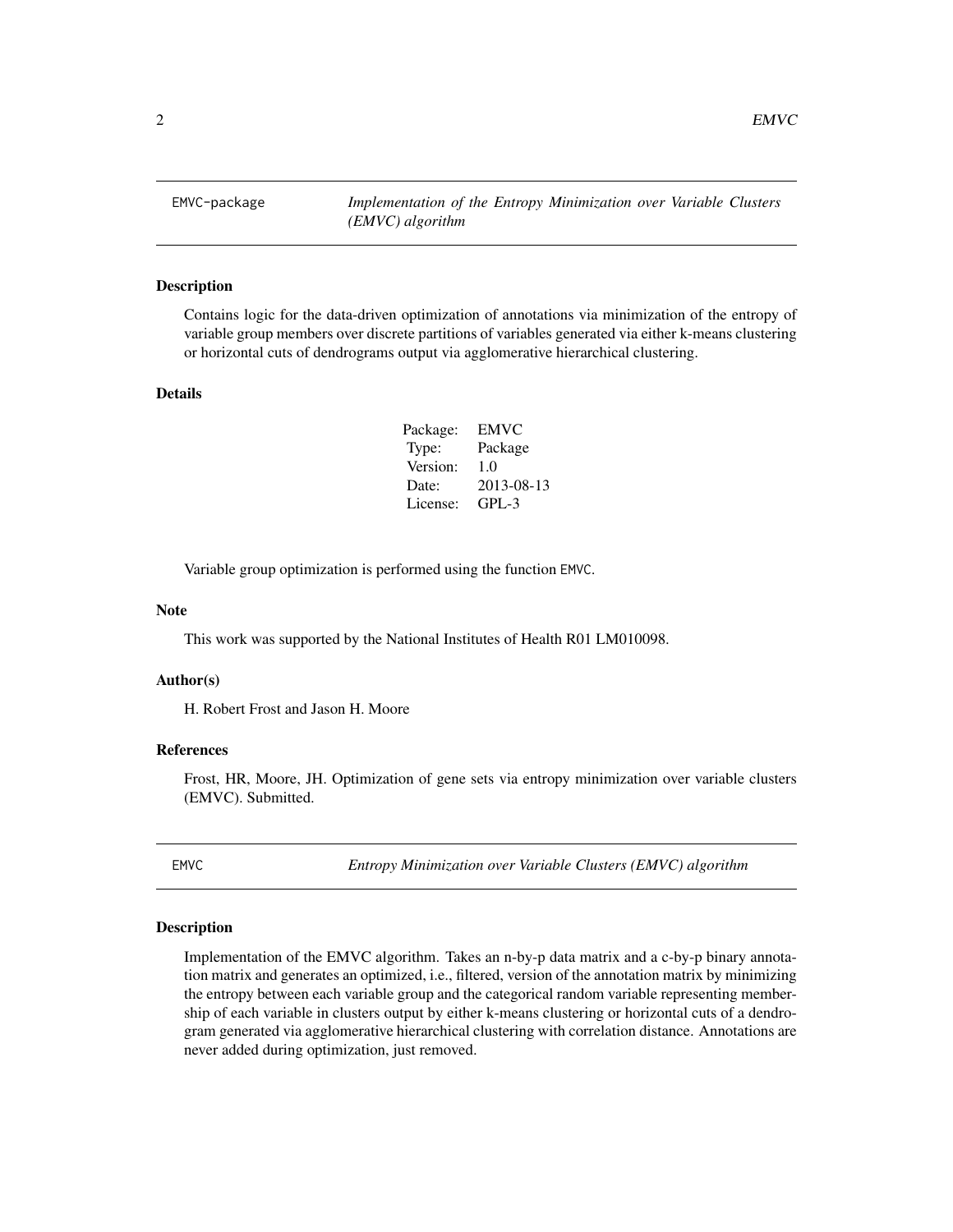# <span id="page-2-0"></span> $EWC$  3

# Usage

```
EMVC(data, annotations, bootstrap.iter=20, k.range=NA, clust.method="kmeans",
    kmeans.nstart=1, kmeans.iter.max=10, hclust.method="average",
    hclust.cor.method="spearman")
```
# Arguments

| data              | Input data matrix, observations-by-variables. Must be specified. Cannot contain<br>missing values.                                                                                                                                                                                                                |
|-------------------|-------------------------------------------------------------------------------------------------------------------------------------------------------------------------------------------------------------------------------------------------------------------------------------------------------------------|
| annotations       | Binary annotation matrix, variable groups-by-variables. Must be specified.                                                                                                                                                                                                                                        |
| bootstrap.iter    | Number of bootstrap iterations. Defaults to 20. If set to 1, will return the results<br>from a single optimization run on the input data matrix (i.e., no bootstrapping<br>will be performed).                                                                                                                    |
| clust.method      | Method used to generate variable clusters. Either "kmeans" or "hclust". Defaults<br>to "kmeans".                                                                                                                                                                                                                  |
| k.range           | Range of k-means k values or dendrogram cut sizes. Must be specified.                                                                                                                                                                                                                                             |
| kmeans.nstart     | Only relevant if clust method is "kmeans". K-means natart value. Defaults to 5.                                                                                                                                                                                                                                   |
| kmeans.iter.max   |                                                                                                                                                                                                                                                                                                                   |
|                   | Only relevant if clust method is "kmeans". Max number of iterations for k-means.<br>Defaults to 20.                                                                                                                                                                                                               |
| hclust.method     | Only relevant if clust.method is "hclust". Will be supplied as the "method" ar-<br>gument to the R function holast. Defaults to "average".                                                                                                                                                                        |
| hclust.cor.method |                                                                                                                                                                                                                                                                                                                   |
|                   | Only relevant if clust.method is "hclust". Will be supplied as the "method" argu-<br>ment to the R cor function. Defaults to "spearman". Represents the correlation<br>method used to compute the dissimilarity matrix for holust. Entries in the dis-<br>similarity matrix will take the form (1-correlation)/2. |

# Value

Optimized version of the annotation matrix. Contains the average proportion of cluster sizes in which a given annotation was kept during optimization. If bootstrapping is enabled, the optimized matrix will contain the average proportions over all bootstrap resampled datasets.

# See Also

[filterAnnotations](#page-3-1).

# Examples

```
## Create random sparse annotation matrix for 50 variable groups
## and 100 variables
annotations = matrix(rbinom(5000,1,.1), nrow=50, ncol=100)
## Number of initial annotations
sum(annotations)
```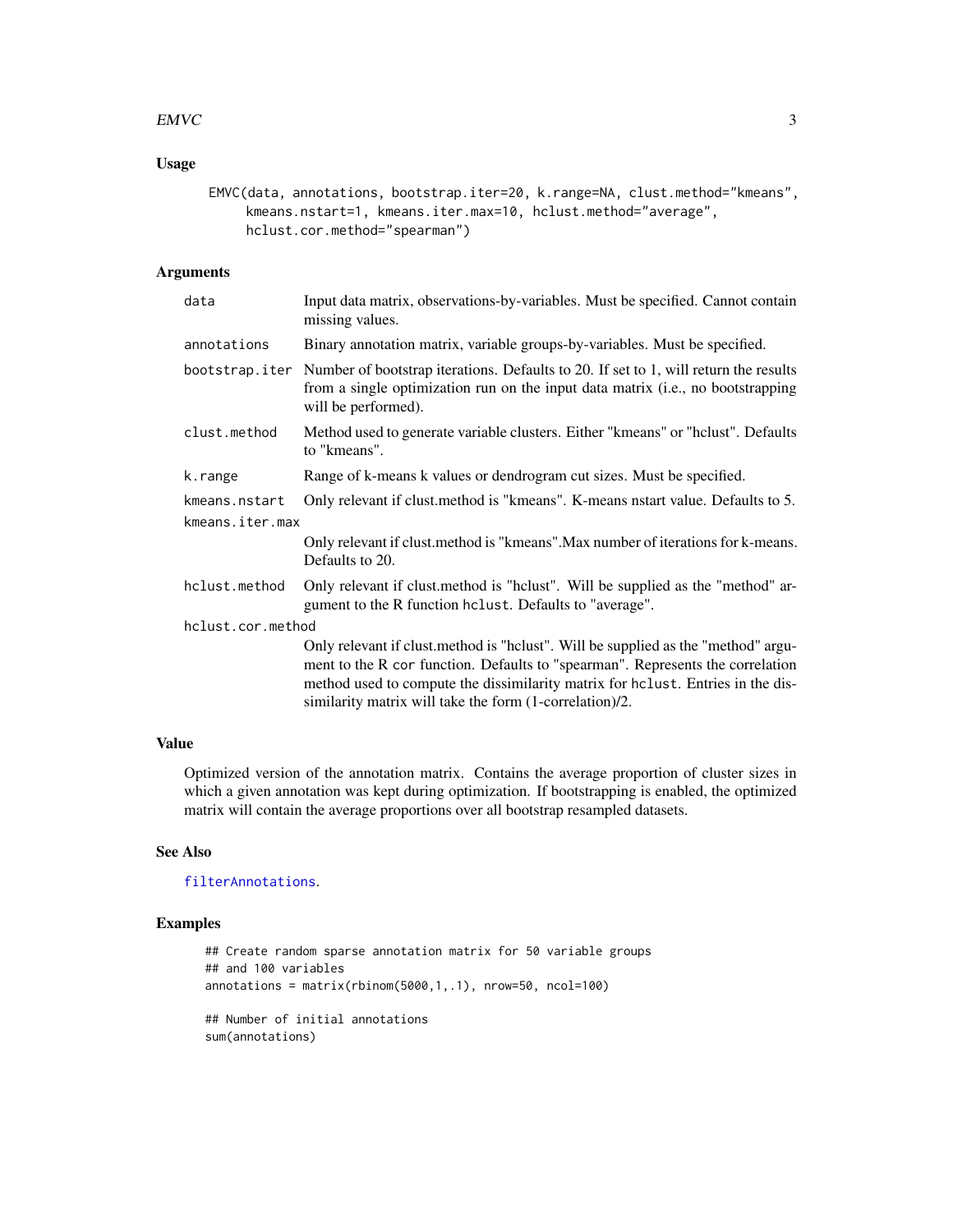```
## Create random gene expression matrix for 50 observations and 100 variables
data = matrix(rnorm(5000), nrow=50, ncol=100)
## Execute EMVC using k-means
EMVC.results = EMVC(data=data, annotations=annotations,
                    bootstrap.iter=30, k.range=2:10, clust.method="kmeans",
                    kmeans.nstart=3, kmeans.iter.max=10)
## Filter the results at .9 threshold
filtered.opt.annotations = filterAnnotations(EMVC.results, .9)
## Number of optimized annotations at .9 threshold, should be close to 0 since the
## variable groups and data are random (i.e., no random annotations avoid
## optimization-based filtering most of the time)
sum(filtered.opt.annotations)
## Filter the results at .1 threshold
filtered.opt.annotations = filterAnnotations(EMVC.results, .1)
## Number of optimized annotations at .1 threshold, should be close to
## the initial number of annotations since the variable groups and data are random
## (i.e., no random variables are consistently filtered by the EMVC algorithm)
sum(filtered.opt.annotations)
```
<span id="page-3-1"></span>filterAnnotations *Filter output of EMVC algorithm*

#### Description

Filters the output of the EMVC algorithm to remove all annotations whose bootstrap annotation probability is below a specified threshold.

# Usage

filterAnnotations(annotations, proportion)

#### Arguments

| annotations | Optimized annotation matrix returned by function EMVC. Rows represent gene                                                   |
|-------------|------------------------------------------------------------------------------------------------------------------------------|
|             | sets and columns represent genes. Elements of the matrix represent the propor-                                               |
|             | tion of clusterings within all bootstrap resampled data sets in which the annota-                                            |
|             | tion was not filtered by EMVC.                                                                                               |
| proportion  | Threshold for annotation filtering. All annotations whose optimization propor-<br>tion is below this value will be filtered. |

### Value

Updated version of the input annotation matrix that contains only those annotations with proportions greater than or equal to the specified threshold. Elements in this matrix are either 0 or 1.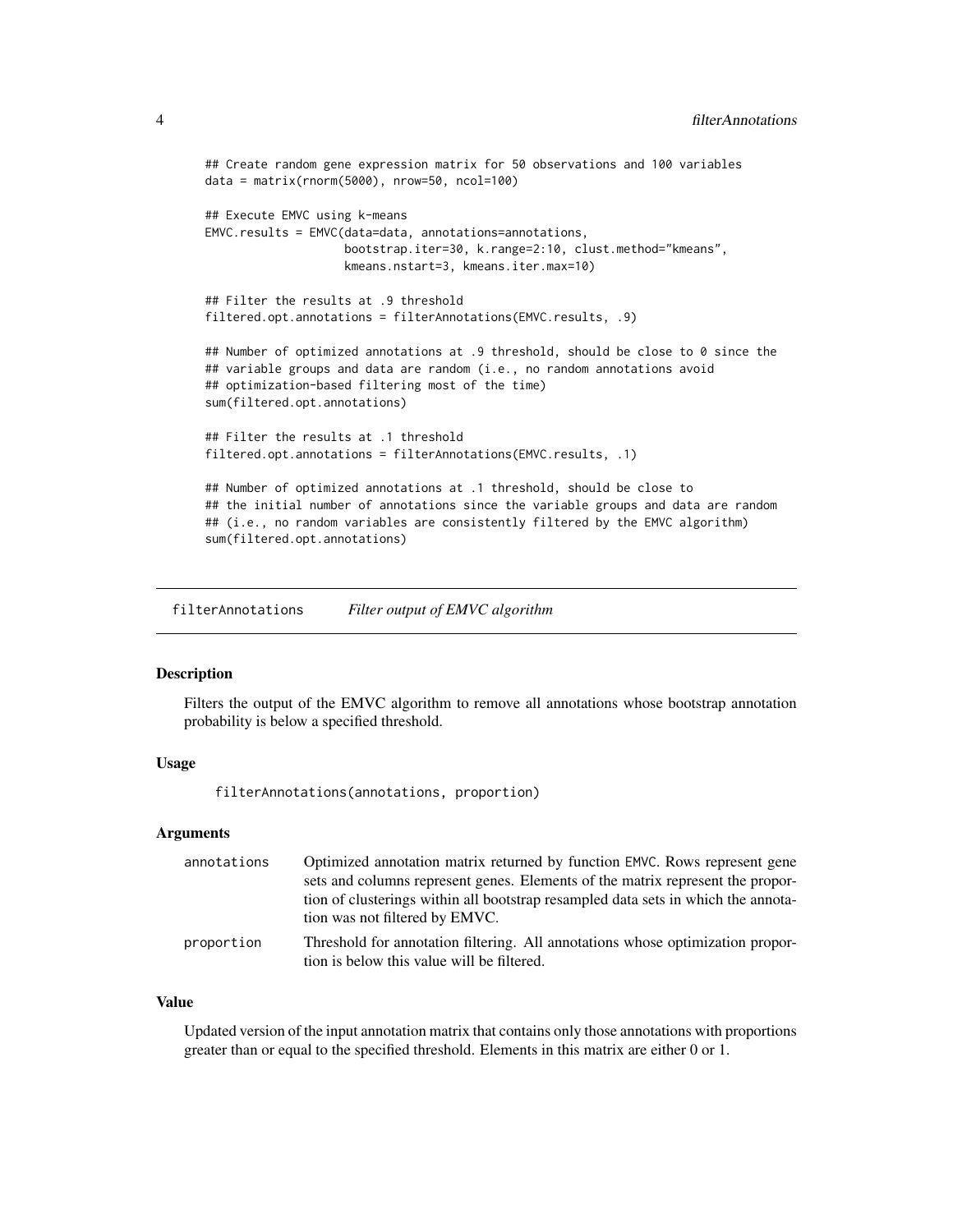# <span id="page-4-0"></span>filterAnnotations 5

# See Also

[EMVC](#page-1-1).

# Examples

```
## Create random optimized annotation matrix for 50 gene sets and 100 genes.
## This mimics what is generated by the EMVC() function
opt.annotations = matrix(runif(5000), nrow=50, ncol=100)
## Total number of non-zero annotations
length(which(opt.annotations > 0))
```

```
## Filter the results at .5 threshold. The number should be approximately half
## of the non-zero annotations since the proportions were generated as uniform(0,1)
filtered.opt.annotations = filterAnnotations(opt.annotations, .5)
sum(filtered.opt.annotations)
```